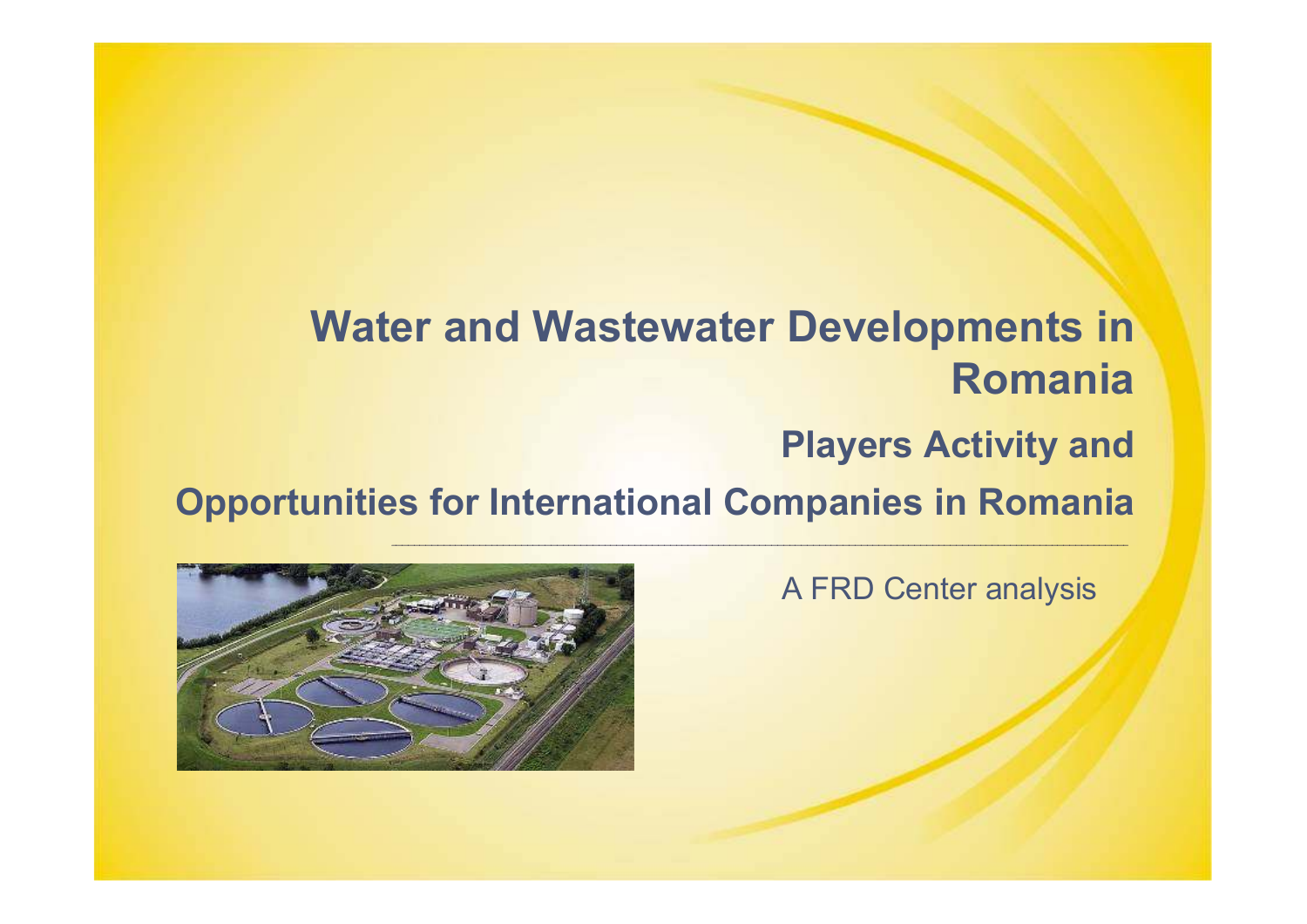#### **Introduction**

This presentation is produced by FRD Center – www.frdcenter.ro - one of the pioneer privately owned independent market entry consulting and M&A advisory firms in Romania.

Since 2000, FRD Center offers tailor-made market research and intelligence, target origination, B2B matchmaking, background checks on players, M&A consulting services, competitive analysis to foreign companies interested to enter Romania and the emerging markets in Europe as investors or joint-ventures, to acquire a local player, to relocate their operations in CE, SE and Eastern Europe.

#### *Disclaimer:*

*Whilst every care is taken in compiling this report, no responsibility is taken for errors or omissions. FRD Center guarantees that this information, collected and generated, has been operated in a professional manner and best efforts were applied with a view to offering accurate, up-to-date and complete results. However, FRD Center will not be held liable for any damage or loss resulting from the use of the information contained herein.*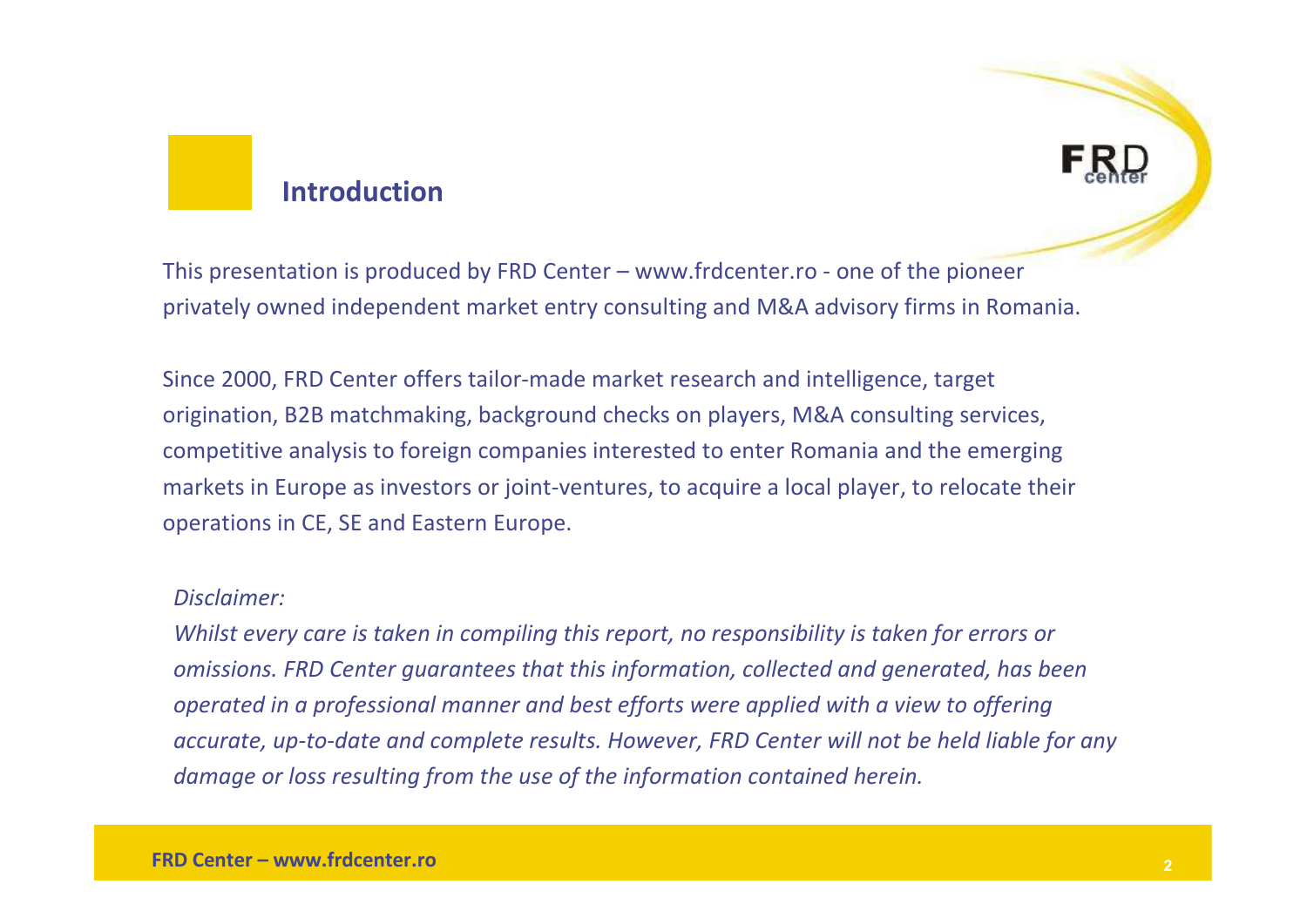

#### As part of the CSR activityFRD Center endorses the **Sibiu International Theatre Festival SibFest FITS** www.sibfest.ro

The Sibiu International Theatre Festival is the most complex festival in Romania. Internationally, it has become the most important performing arts festival in Europe, judging by its ampleness, dimension, and quality of events, before Edinburgh International Festival (Great Britain) and Avignon Festival (France)

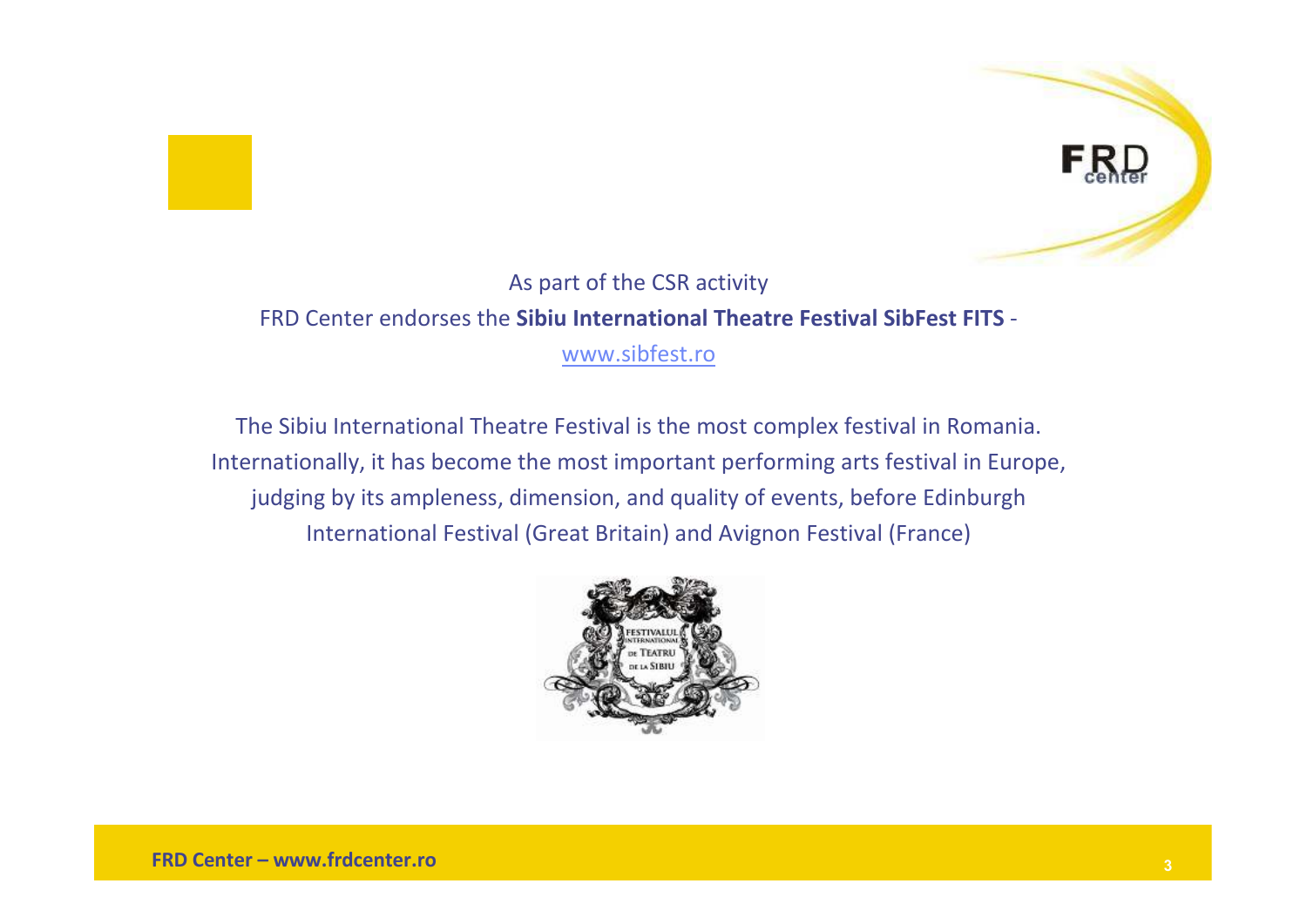#### **Why Romania?**



**Romania** is the most dynamic large market in the EU, with a GDP growth of 3.8-4.8% during the last 4 years.

 $F_{\text{ehe}}$ 

Romanian local authorities and private utilities operators are focused on the **upgrade and modernisation of water supply and sewage networks, including metering, new technologies, cleantech**.

Romania benefits from EU nonreimbursable funding, as well as other grants for the development and modernisation of its water and wastewater systems.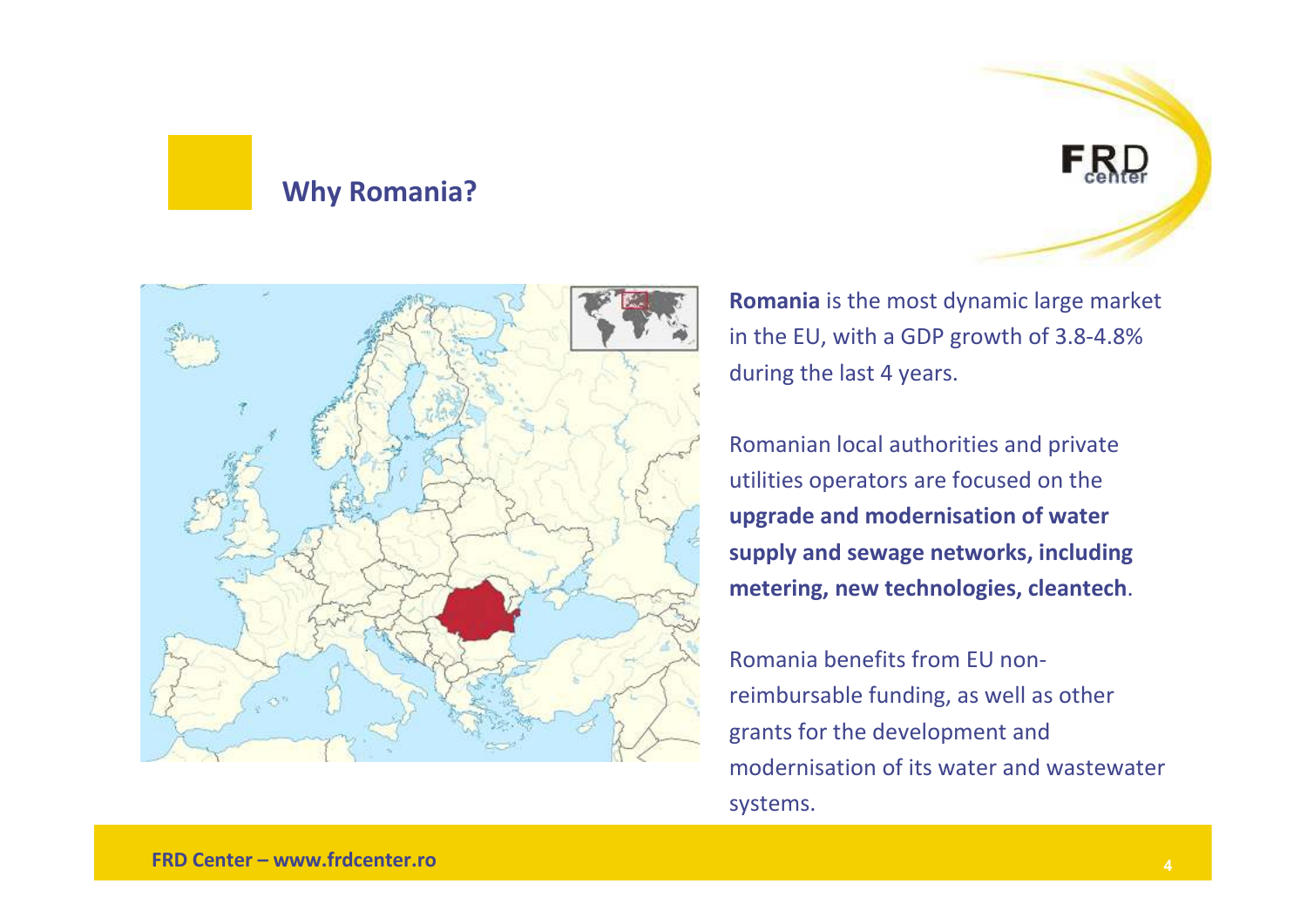

#### **Water supply and sewage works in Romania**

According to the Romanian Statistics Institute, the total length of the sewage network in Romania at the end of 2015 was 31702.6 kilometers, of which 22984.4 km in cities and towns.

Compared to the previous year, in 2015, the length of the sewerage network expanded with 3043.1 km (2007.2 km in urban area and, respectively, 1035.9 km in rural area.



In the context of only half of the Romanian population having access to water and sewage, many of the Local Authorities, especially in the rural areas, see it imperative to introduce and extend the water supply and sewerage systems in the rural localities.

The areas that already are connected to the infrastructure of the water supply, sewerage and water treatments systems are currently in the process of improving and modernising them, including with energy efficiency measures, such as smart metering.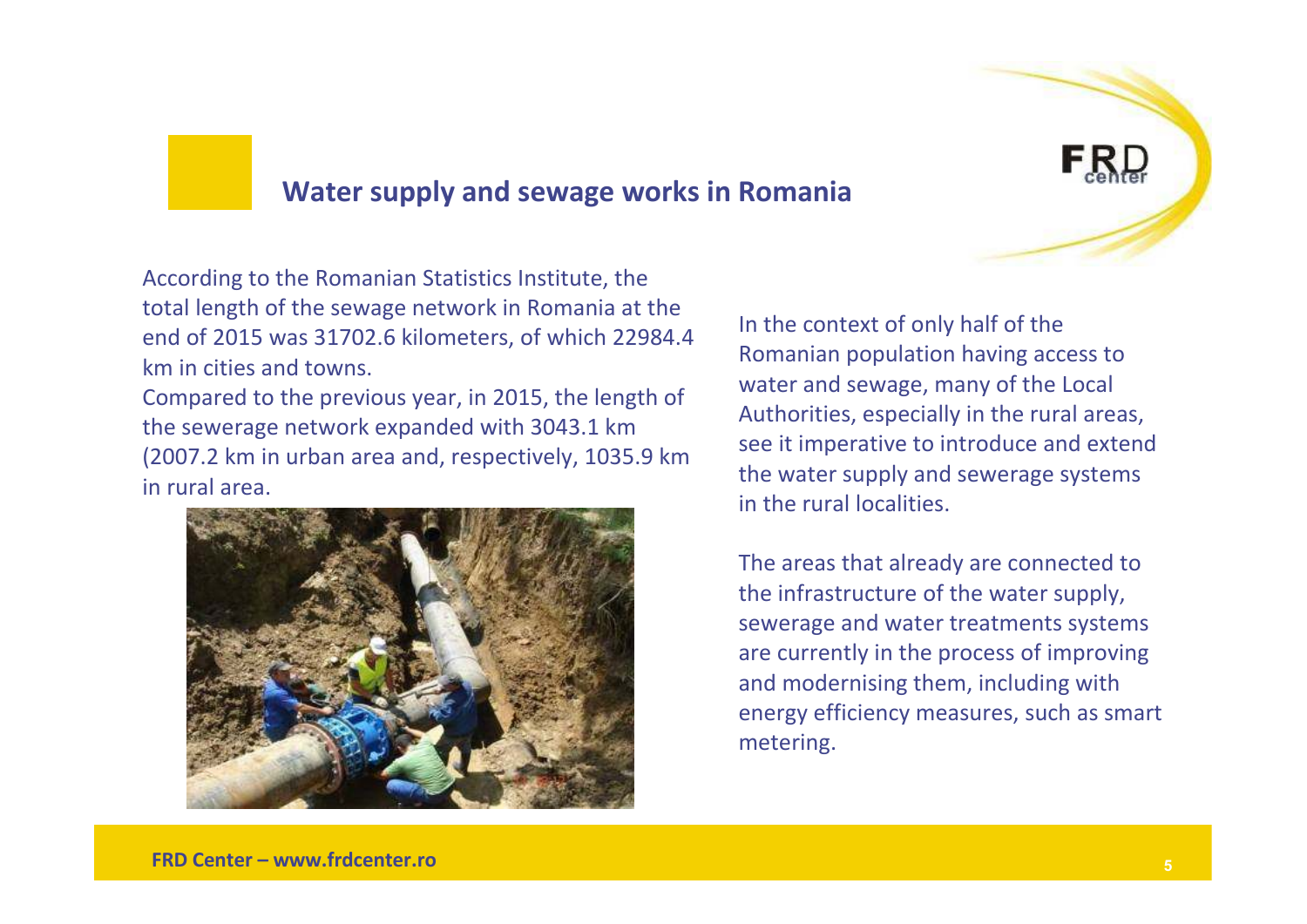#### **Cleantech and modernisation of the Romanian water system**



One of the top priorities of the Romanian Water Utilities are the Leakage detection and Water transport efficiency: the reduction of Non-Revenue Water.

In their effort to modernise the local networks, the Romanian Water Utilities assess foreign technologies, conduct pilots, understand the potential of the technology and invite the foreign providers to participate in larger tenders.

As an example, Itron - an American technology company that offers products and services on energy and water resource management - and Electronic Elsaco – <sup>a</sup> Romanian company specialised in energy efficiency services, water and wastewater works, supply of equipment and solutions for communications and data acquisition, supply of equipment and solutions for fluid metering – recently signed a contract under which Elsaco Electronic will provide, based on Itronspecifications, the software platforms for advanced solutions for detection of leakage and losses in water networks.

The initiative is a key part in the Itron'sdevelopment strategy at international level.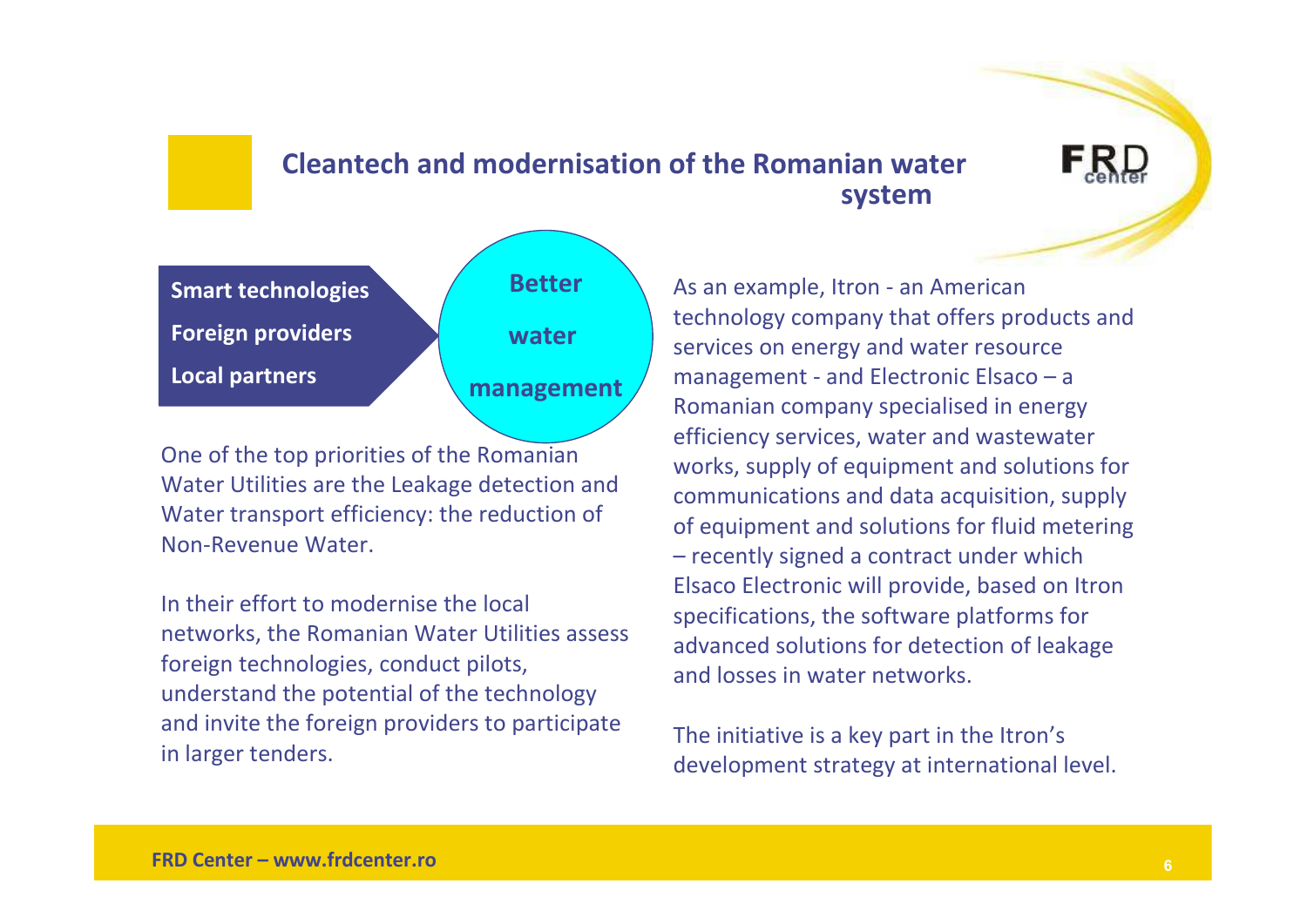

#### **EU funding and non-reimbursable grants**

For the last 10 years since it joined the EU, Romania has been benefitting from EU funding and non-reimbursable grants to develop and modernise it water and wastewater system.

After utilising some EUR8bn under the Operational Sectorial Programme Environment, a total of over EUR11bn is available under the Operational Sectorial Programme Large Infrastructure till 2020.

Namely, under Priority Axis 3 - Developing the environmental infrastructure under efficient resource management conditions – the assigned amount is €2,892,443,785

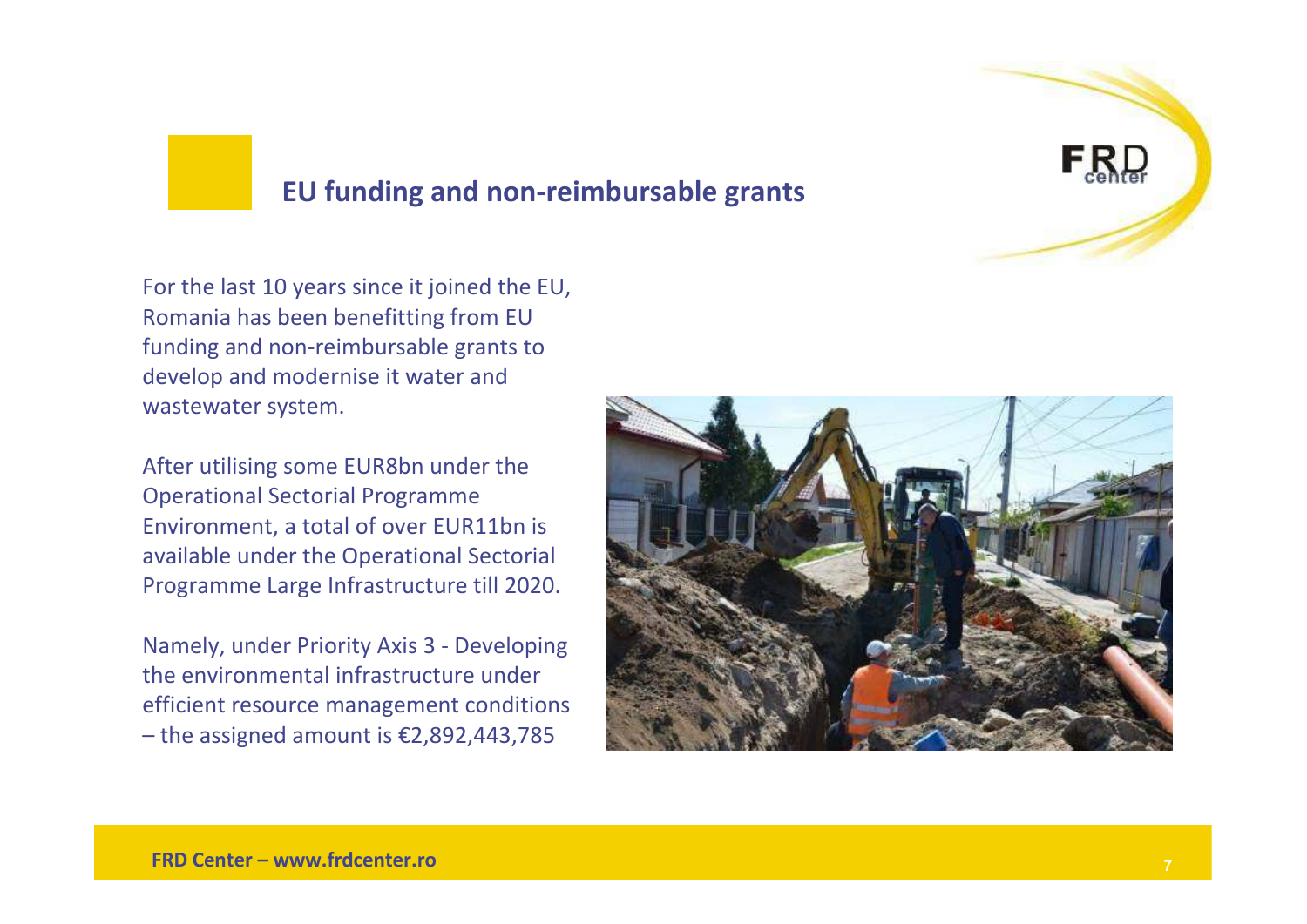

**Priority Axis 3.2 - Increased collection and treatment of urban wastewater and the degree of assurance of supply of drinking water to the population**

#### **Actions eligible for non-reimbursable EU funding**

Integrated projects for water and wastewater with the following types of sub-actions:

- Construction / rehabilitation of sewerage networks and treatment plants wastewater (with tertiary treatment of sewage, where appropriate) to ensure collection and treatment of organic biodegradable load
- The implementation and effective management of sludge in wastewater treatment process;
- Rehabilitation and construction of water treatment plants, along with measures to increase food safety and reduce risks of drinking water contamination.
- The rehabilitation and extension of existing water transport and water distribution;
- Developing and improving infrastructure of centralized water supply in urban and rural areas.
- Develop a national laboratory to improve the monitoring of substances discharged into surface waters, especially giving priority hazardous substances and water quality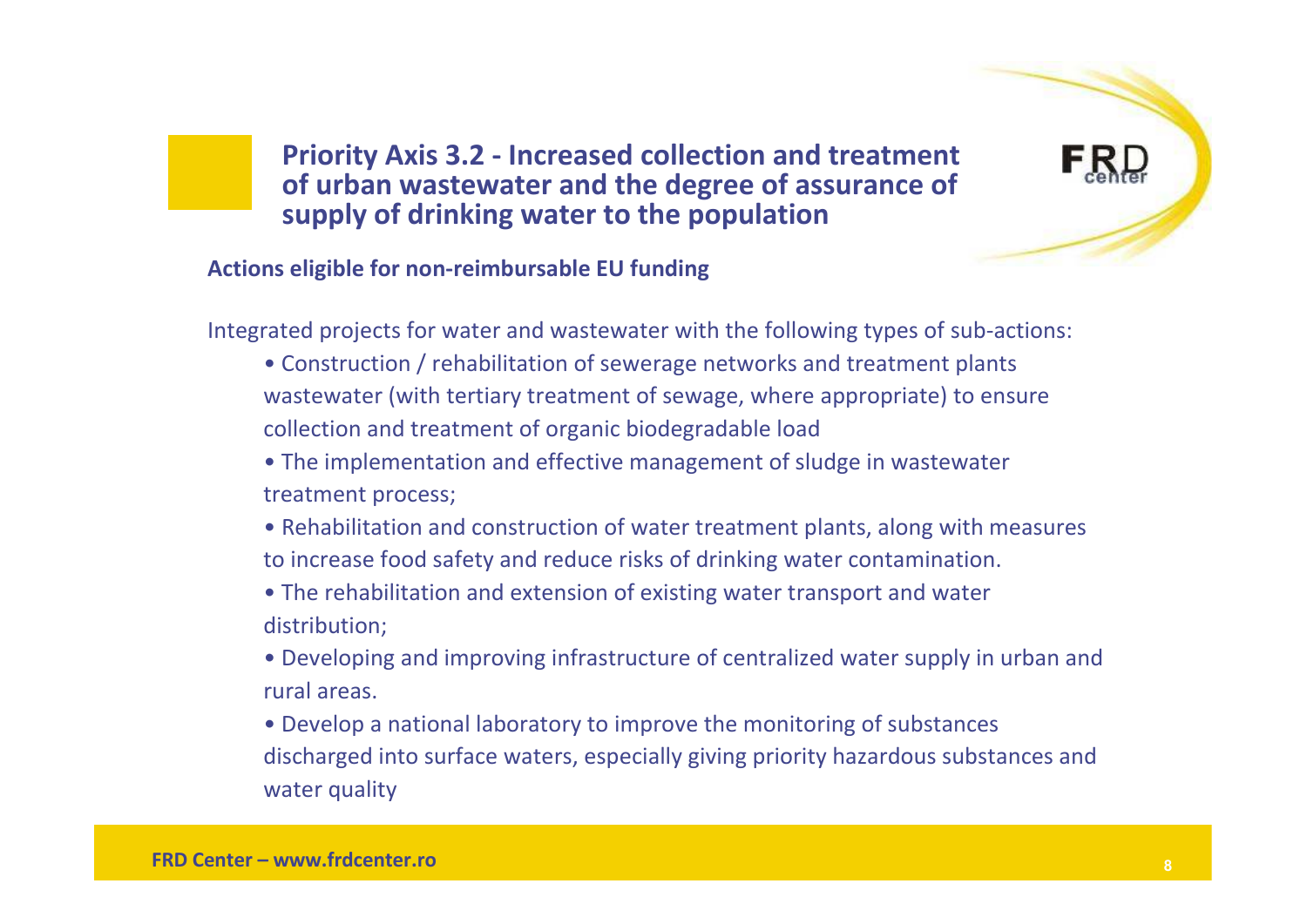#### **EU funded projects – Example 1: Bucharest**

Two of the EU funded wastewater management projects that will continue in 2017, funded with 1.7 billion RON (approx. 378 million EUR) are the **Glina Wastewater Treatment Plant**, as well as the **rehabilitation of the Dambovita main collector sewer** and **sewer network** in Bucharest.

The two projects aim to further improve wastewater infrastructure sector in Bucharest for the fulfillment of compliance with EU membership commitments and with intermediate targets agreed between the European Commission and the Romanian Government for implementation of Directive 91/271 EC on the collection and treatment of urban wastewater.



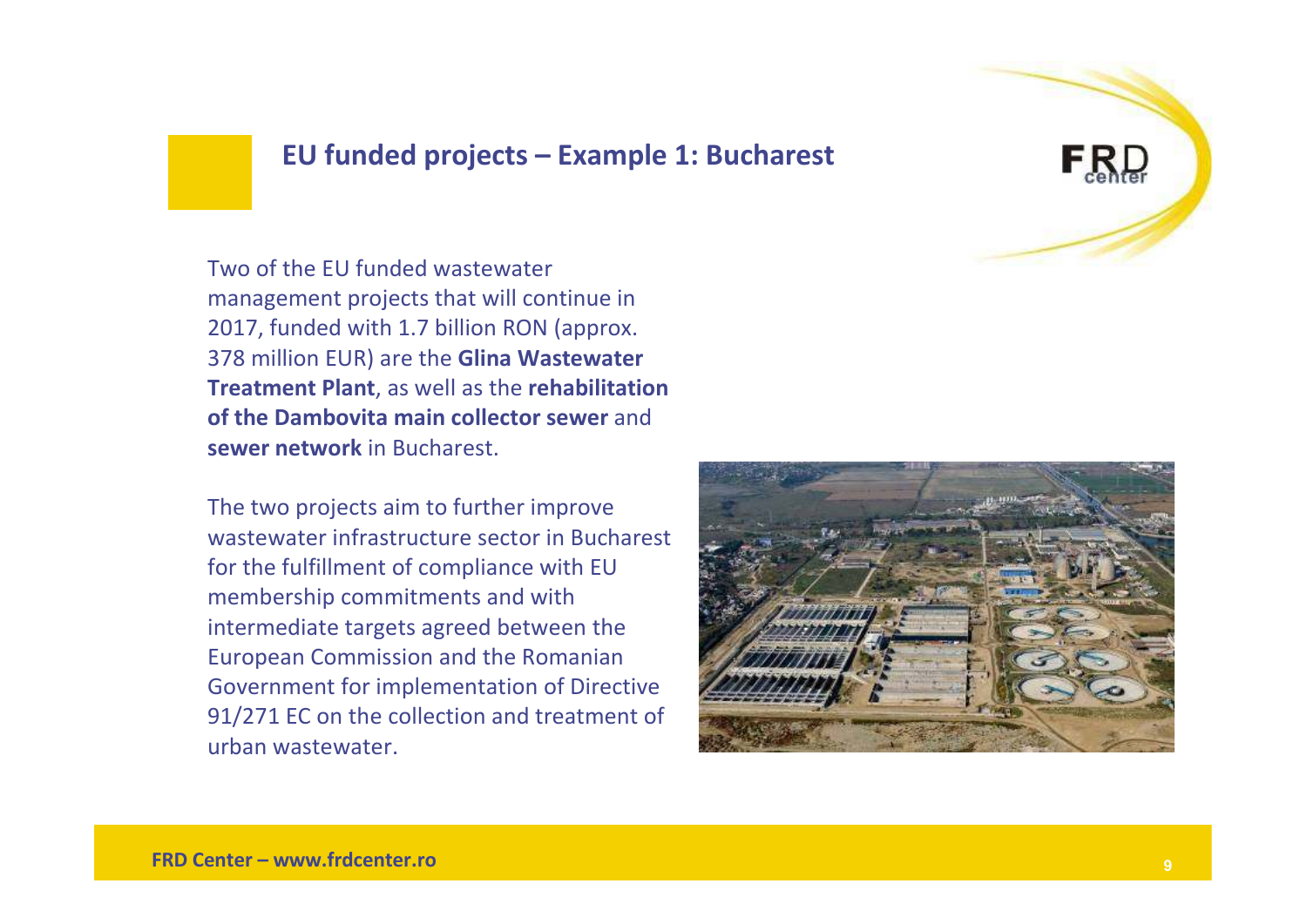#### **EU funded projects – Example 2: Olt county (SW Romania)**





The regional utility operator Compania de Apa Olt SA has contracted in the project **"Extension and rehabilitation of water and wastewater systems in Olt county",** with the total value of approximately 75 million EUR, within the Sectoral Operational Programme Environment 2007 - 2013.

The project's beneficiaries are the localities Slatina, Scornicesti, Draganesti-Olt, Piatra-Oltand Potcoava, in the Olt county (SW Romania). The population in the project area is approximately 116,000 persons. The project includes 13 contracts, out of which 2 technical assistance contracts, 8 work contracts for extension and rehabilitation of water and wastewater systems and 3 equipment supply contracts.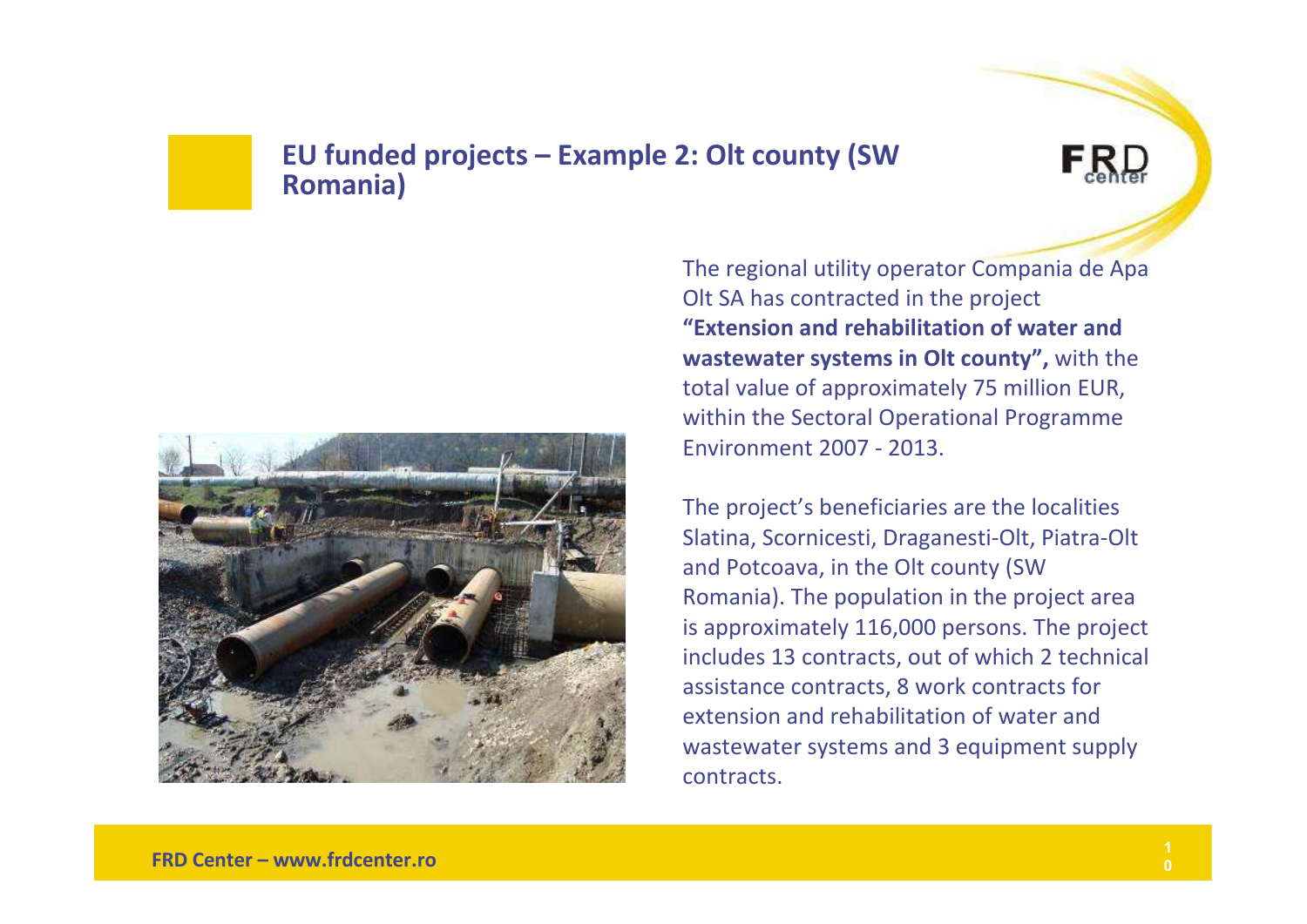

#### **EU funded projects – Example 3: Brasov county (Central Romania)**

Compania Apa Brasov SA has contracted the project **"Rehabilitation and extension of water and wastewater systems in Brasov county**", with the total value of approximately 160 million EUR, within the Sectoral Operational Programme Environment 2007 - 2013.

The project includes:

• rehabilitation of wastewater station in Brasov

•new wastewater station in Feldioara

• rehabilitation of water stations in Codlea, Moieciu and Bogata-Rupea

- •new wastewater station in Hoghiz
- • extension of wastewater station in Lunca Calnicului and a new wastewater station in Moieciu
- extension and rehabilitation of water supply •in Brasov-Sacele

 extension and rehabilitation of water and •wastewater systems in Codlea and Moieciu



**11**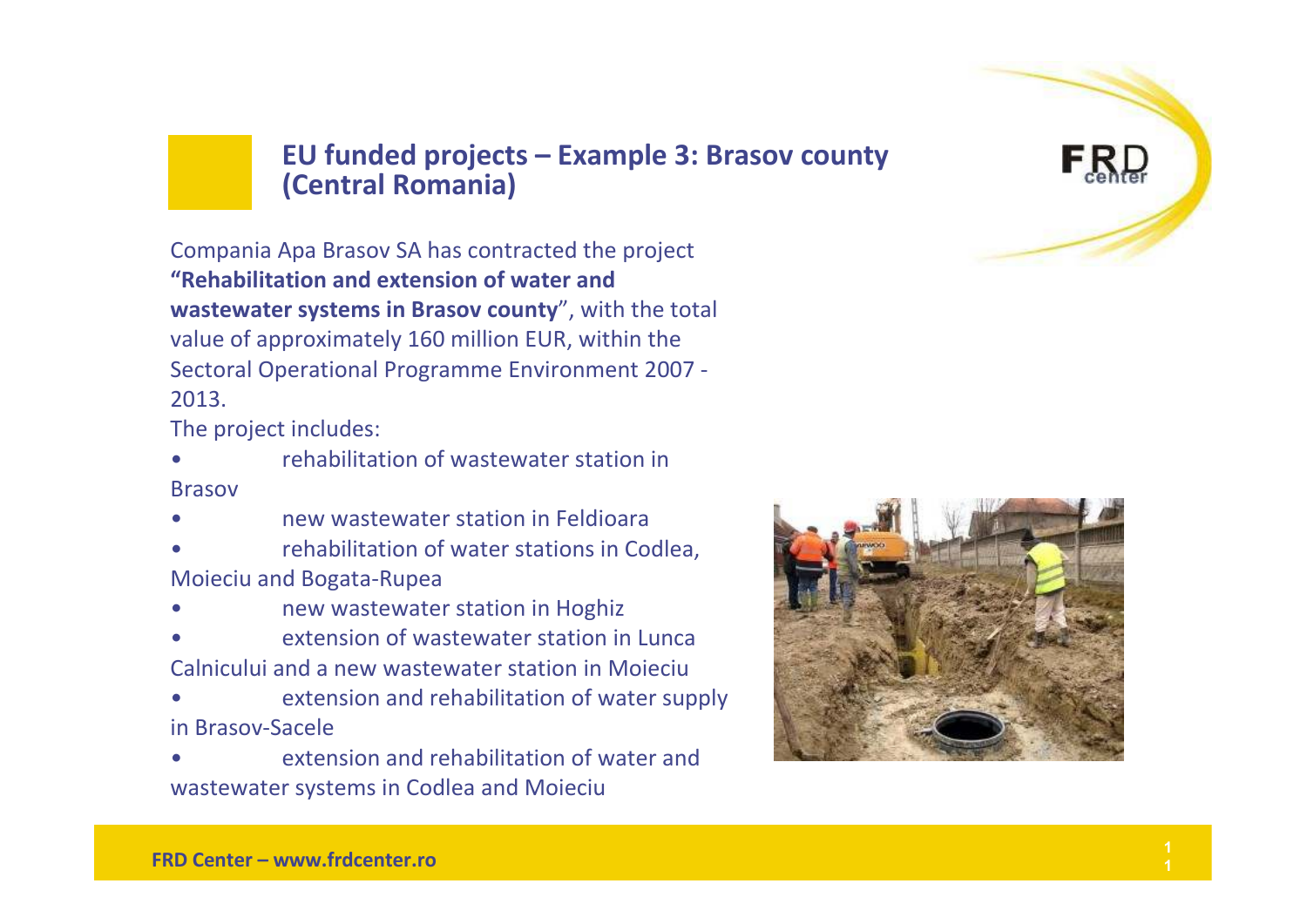#### **EU funded projects – Other examples**

Practically all the responsible and capable Local Authorities have either used or are accessing EU funding for the development of the water, wastewater and sewage infrastructure in their city or village.

#### **Other examples are:**

Aquabis SA has contracted in 2010 the project **"Extension and modernisation of water and wastewater infrastructure in Bistrita Nasaud county",** with the total value of approximately 85 million EUR, within the Sectoral Operational Programme Environment 2007 - 2013. The financing contract period is March 2010 – June 2016. The project's beneficiaries are the localities Bistrita, Nasaud, Telciu, Sangeorz Bai, Maieru, Beclean and Feldru, in the Bistrita Nasaud county (NW Romania).

Compania de Utilitati Publice SA Focsani has contracted the project **"Rehabilitation and modernisation and water and wastewater systems in Vrancea county**", with the total value of approximately 125 million EUR, within the SectoralOperational Programme Environment 2007 - 2013. The project's beneficiaries are localities in Vrancea county (SE Romania).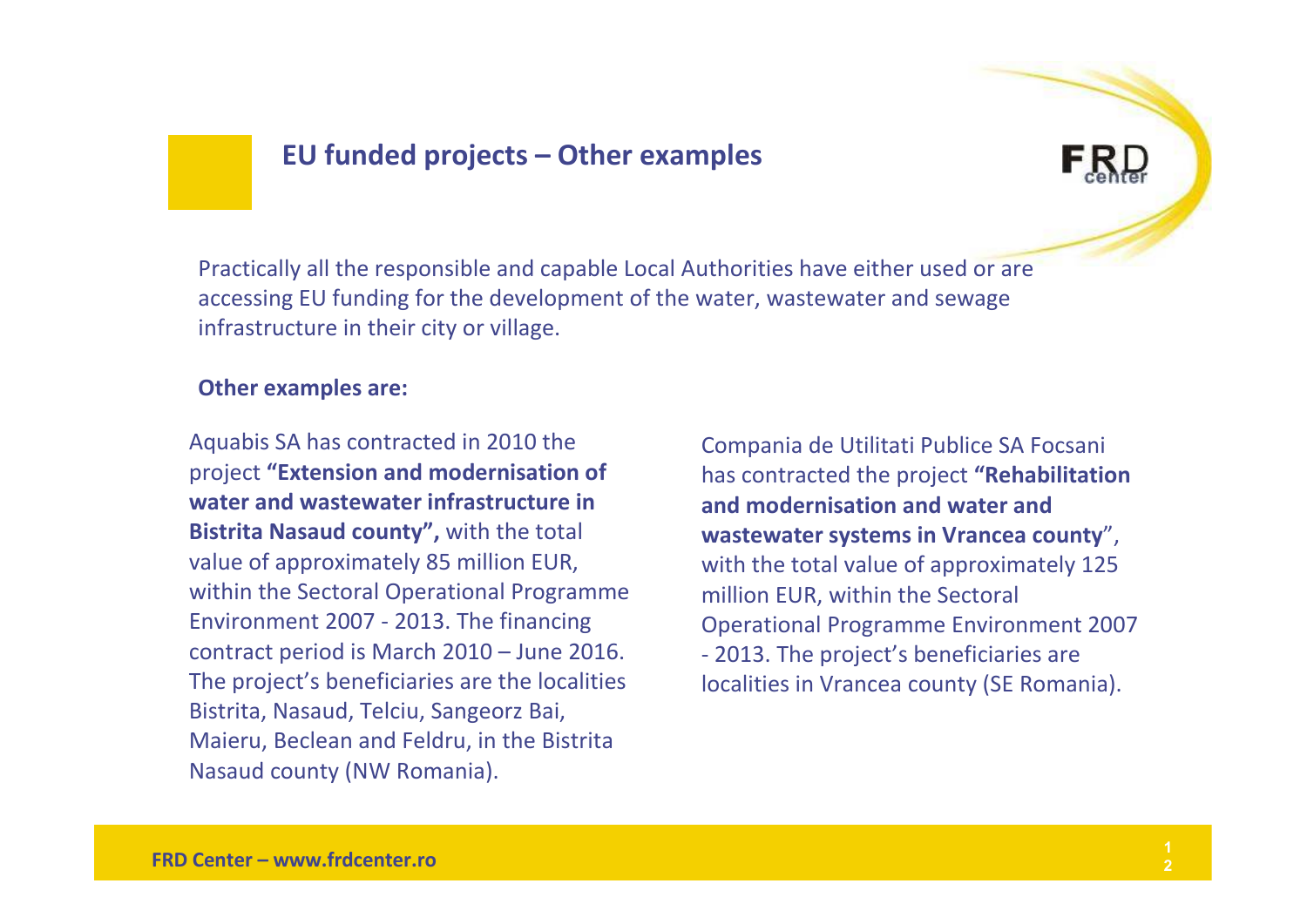#### **Modern technologies for the Romanian water and wastewater sector – Example 1**

Romania's largest water network operator, **Apa Nova Bucharest**, has signed a five-year contract with **Israelian firm TaKaDu's** in order to use its cleantech solution across its drinking water network.

Based on big data analytics, TaKaDu's cloud-based solution enables water utilities to analyse and manage the full life-cycle of all their network incidents, such as leaks, bursts, water pressure issues, water quality, faulty assets, operational faults and more, providing the Client full 24/7 visibility across different functions and levels inthe organisation.

Since installation, TaKaDu helped Apa Nova, part of the Veolia Group, to detect hidden leaks, conduct repair verifications and implement quality improvements.



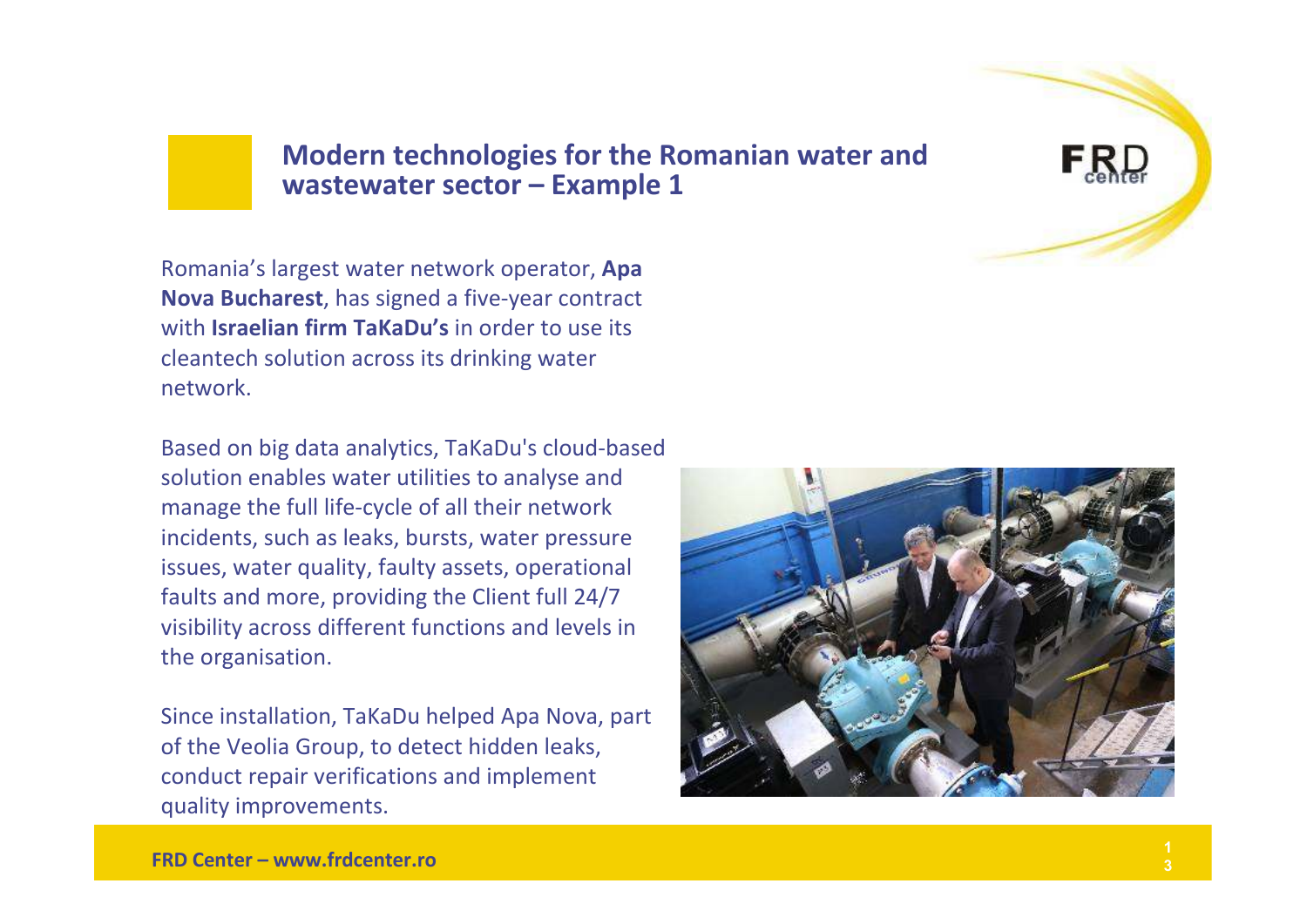#### **Modern technologies for the Romanian water and wastewater sector – Example 2**

**Dutch company**, **Nijhuis Industries**, and **Azomures S.A**., one of the most important players in the Romanian chemical sector, recently inaugurated a wastewater treatment plant (WWTP) to treat 22,000 m3/day and meet regulations for discharging effluent into the Tîrgu Mures river.

Azomures was searching for a robust design based on the lowest possible OPEX. As a turnkey contractor, Nijhuis designed a system with a pumping station to transfer the water 4.5 kilometers from the Azomures plant to the Tîrgu Mures municipal plant site.

The WWTP treats, containing high nitrogen values and has the latest incorporated controls to manage and monitor the system, as part of their expansion program.

Nijhuis installed its BIOCTOR-MELAMINE - a specially designed biological treatment plant - to treat melamine and other nitrogen containing components to meet effluent requirements. Especially adopted seeding sludge was introduced to achieve optimal growth and adaptation of the bacteria in the biological system.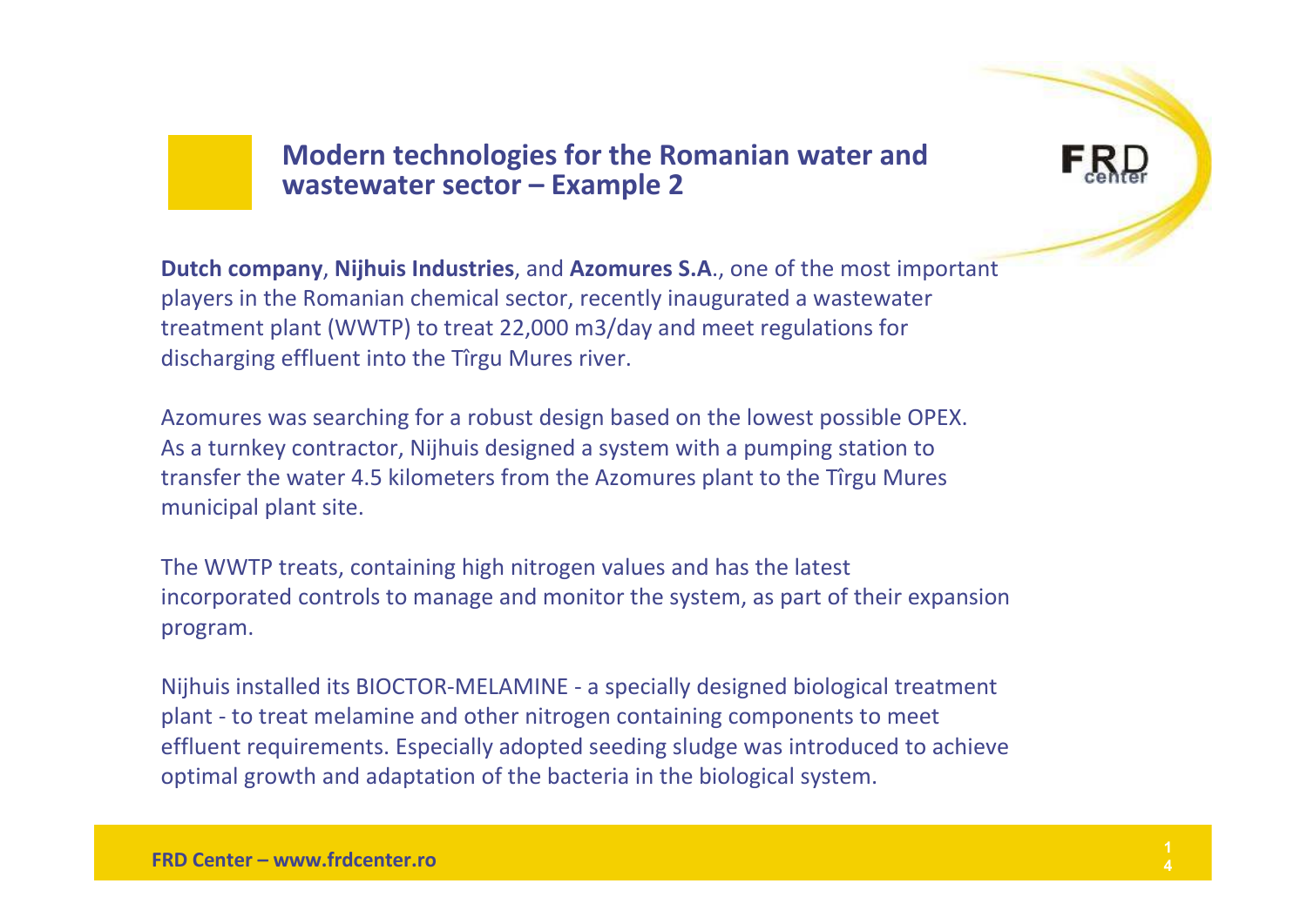#### **Examples of players involved in water and wastewater projects in Romania: ADISS**



Founded in 1993, Adiss SA is specialised in the manufacturing and installing of water and wastewater equipment. The company's manufacturing facility covers 8,200 sqm.

With the HQ in Maramures county (NW Romania), Adiss has been involved in over 350 projects, such as the extension, rehabilitation and modernisation of water and wastewater systems in Olt county and in Arad county.

Some examples of its clients are: Compania de Apa Olt SA, Compania de Apa Arad SA etc.

Owned by Romanian individuals, Adiss has recorded a net turnover of 12.5 million EUR in 2015. The company has around 150 employees.

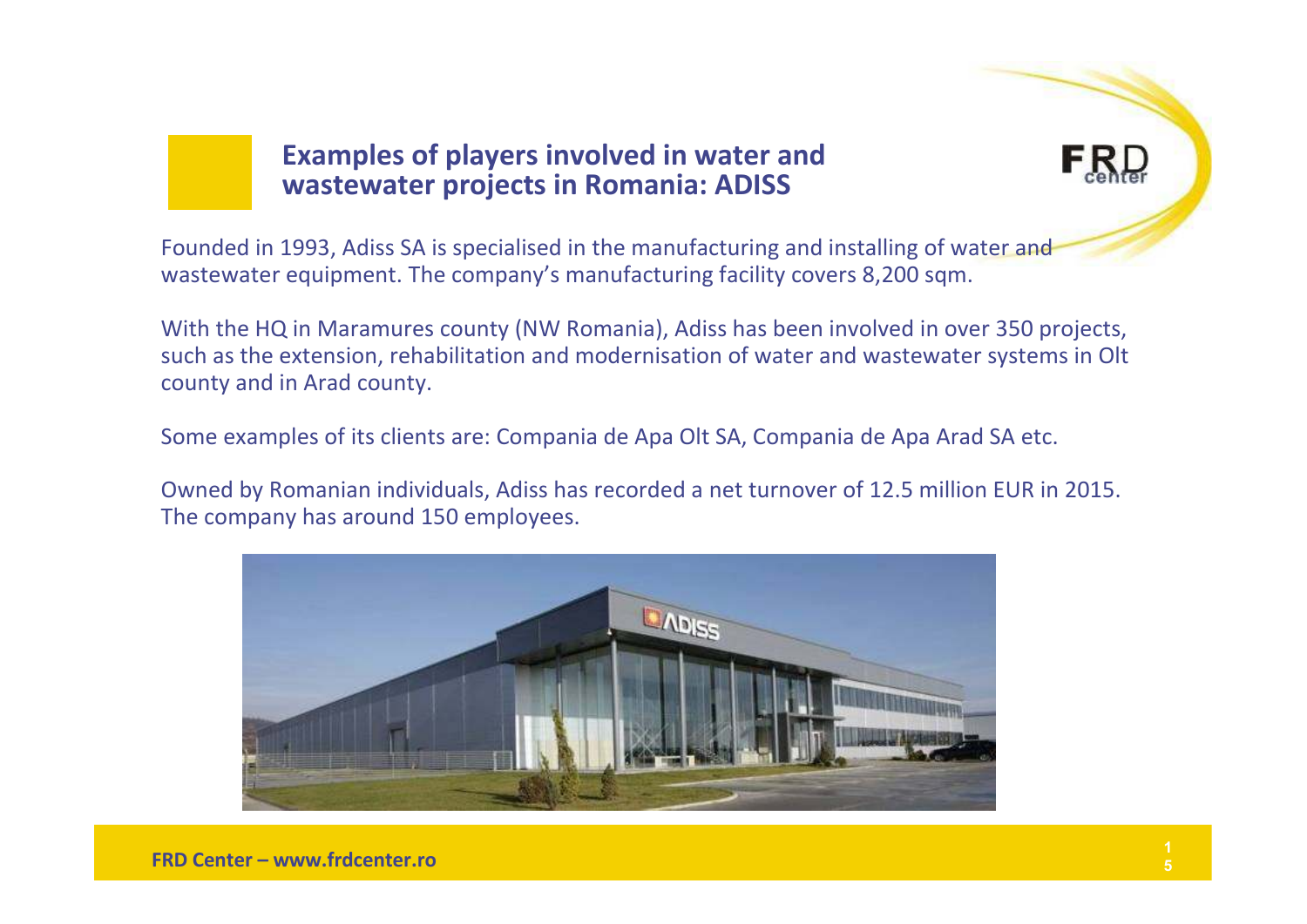#### **Examples of players involved in water and wastewater projects in Romania: EPTISA**

The Spanish Group **Eptisa** has been active on the Romanian market since 1996 and has established its subsidiary -**Eptisa Romania** - in 2004. Eptisa has contracted over 125 million EUR and has implemented some 90 projects in Romania in the sectors of environmental infrastructure, institutional development, constructions and transports.

According to the FRD Center analysis, Eptisa Romania has provided technical assistance services to projects for the extension, rehabilitation and modernisation of water and wastewater systems in Olt county, Bistrita Nasaud county, Buzau county, Botosani county, Dolj county etc.

Some of its main clients are: Companiade Apa Olt SA, Aquabis SA Bistrita Nasaud, Compania de Apa Buzau SA, Nova ApaServ SA Botosani, Compania de Apa Oltenia SA etc.

Eptisa Romania has recorded a net turnover of 12.3 million EUR in 2015. The company has approximately 130 employees and over 190 collaborators. Eptisa has in Romania one central office located in Bucharest and three regional offices in Craiova, Cluj Napoca and Iasi.

Eptisa provides services in 24 counties in Romania, thus covering 50% of the country's territory.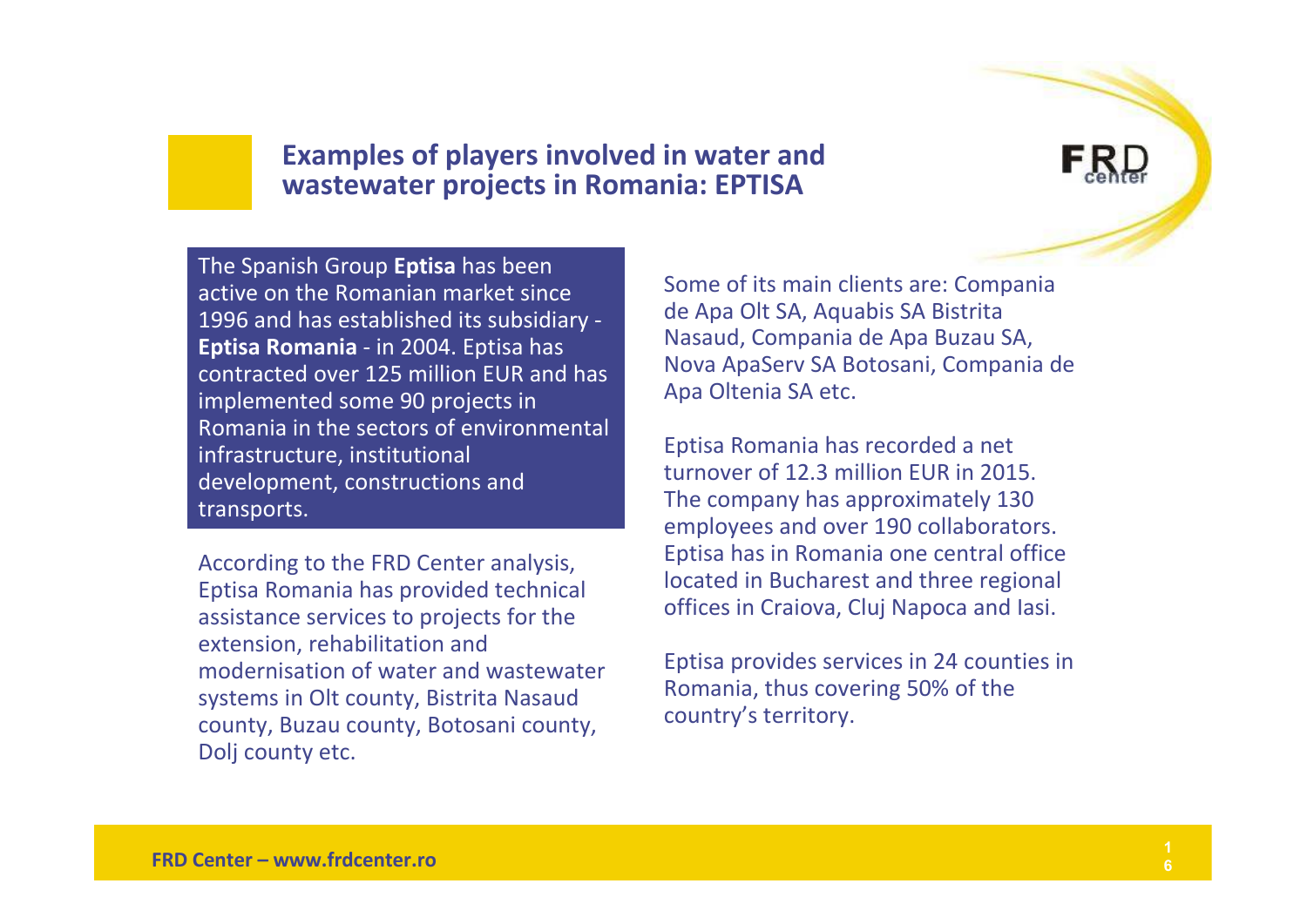#### **Examples of players involved in water and wastewater projects in Romania: HIDROCONSTRUCTIA**

Specialised in hydropower and hydro-technical construction works, **Hidroconstructia** has been founded in 1950 under the name "Directia Generala a Hidrocentralei Bicaz".

The company has performed works in Romania, Germany, Algeria, Iran etc.

 Hidroconstructia has offices that cover entire Romania and has been involved in various projects for extension, rehabilitation and modernisation of water and wastewater systems, such as in Brasov county, BistritaNasaud county, Vrancea county, Arad county, Buzau county etc.

Some of its main clients are: Compania Apa Brasov SA, Aquabis SA Bistrita Nasaud, Compania de Utilitati Publice SA Focsani, Compania de Apa Arad SA, Compania de Apa Buzau SA etc.

Hidroconstructia has recorded a net turnover of approximately 172 million EUR in 2015. It has some 2,750 employees.



S.C. HIDROCONSTRUCTIA S.A. Traditie ei modernitate

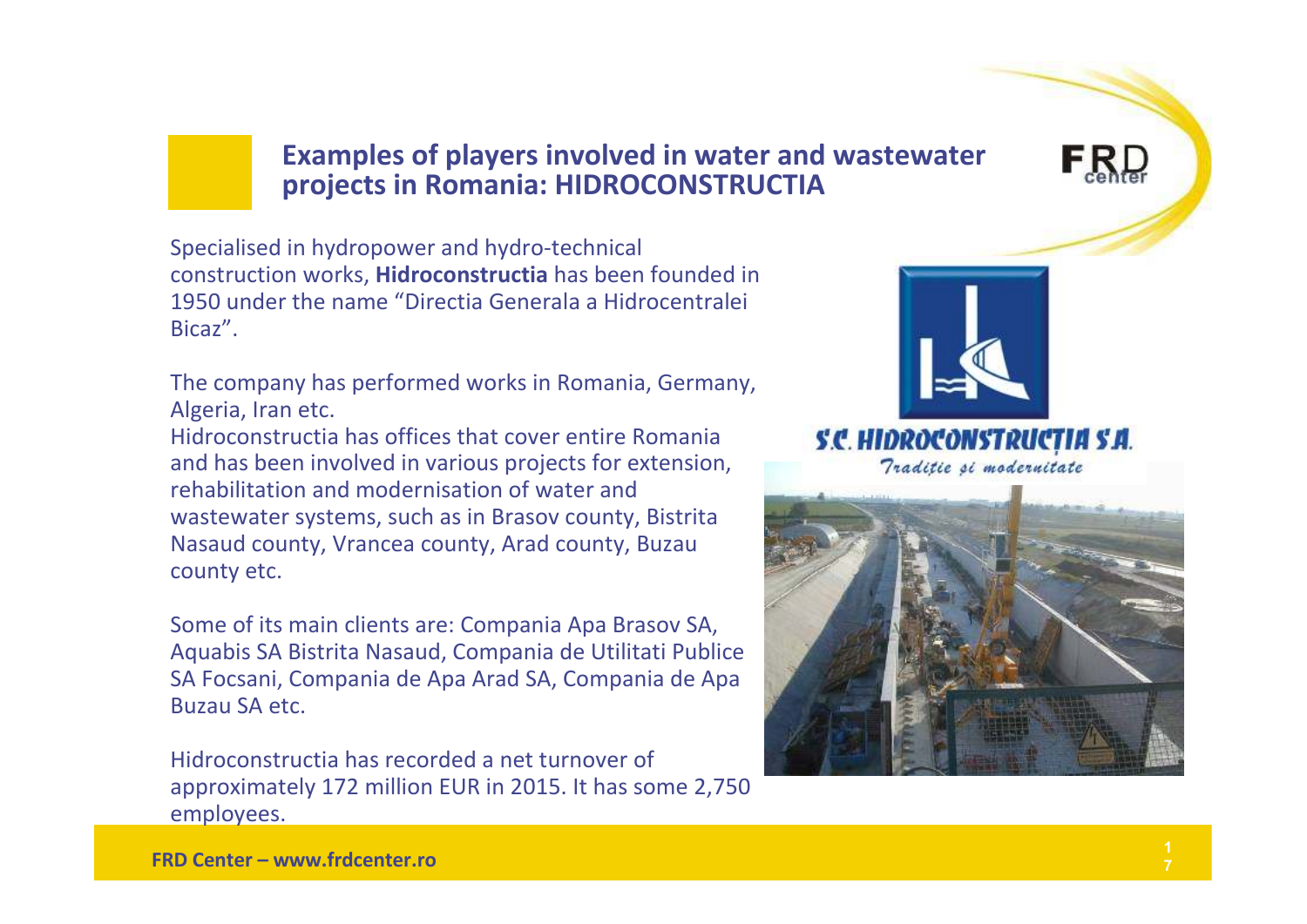#### **Examples of players involved in water and wastewater projects in Romania: AECOM INGENIERIA**

# AECOM



Established in 2002, **Aecom Ingenieria** offers services of design, technical assistance, construction supervision, planning, project management and construction management in various sectors: environment, infrastructure, energy, large-scale residential and retail projects, logistics, industrial, mining or defence.

Aecom Ingenieria has provided technical assistance for project management for the rehabilitation, extension and modernisation projects of water and wastewater systems in Brasov county, Bistrita Nasaud county etc.

Some examples of the company's clients are: Compania Apa Brasov SA, Aquabis SA Bistrita Nasaudetc.

Aecom Ingenieria has reached a net turnover of 11.4 million EUR in 2015. The firm has some160 employees.

Aecom Ingenieria is part of the US Group Aecom.

 $F_{\text{ehe}}$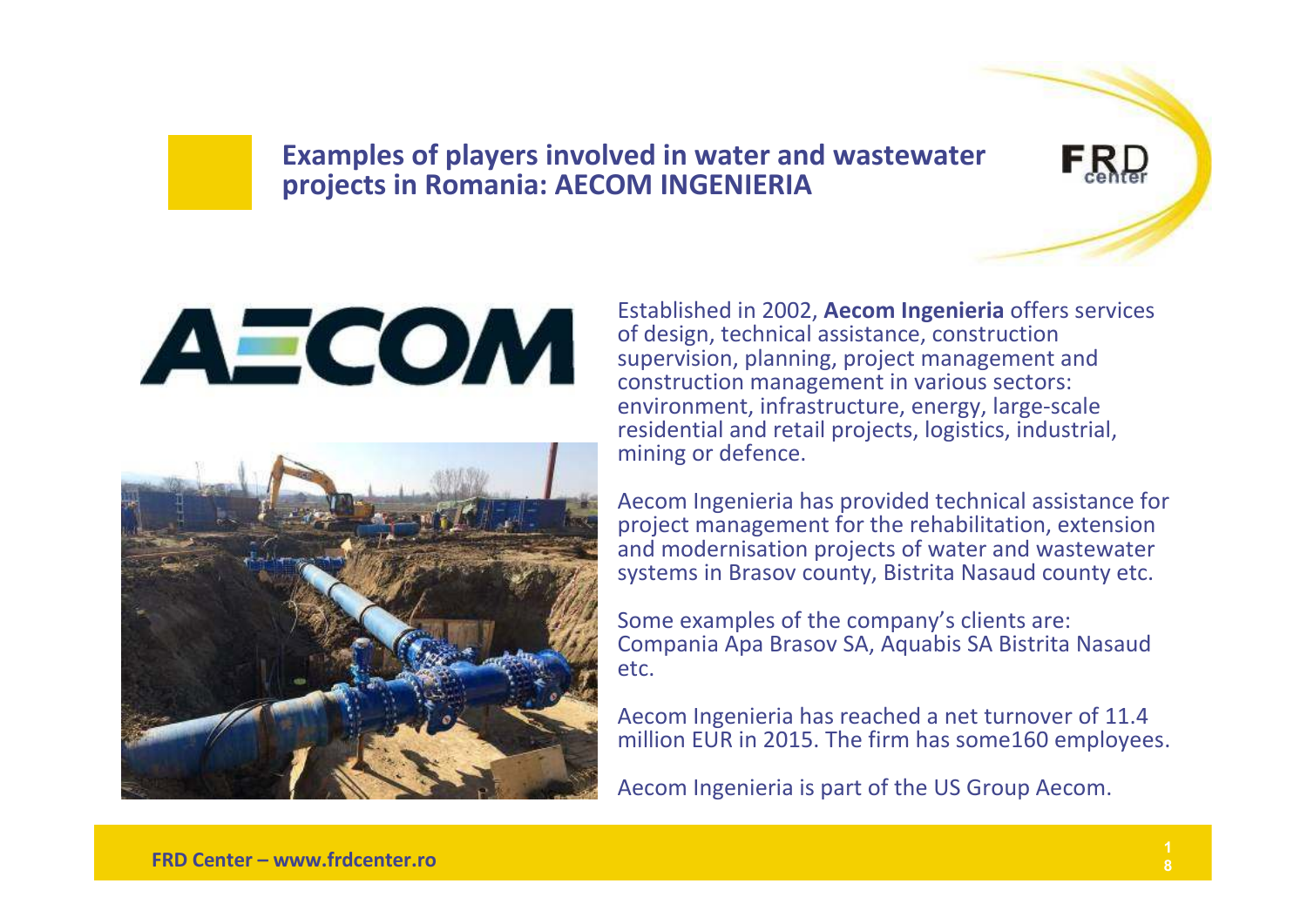

**Syscom Water Tehnology** is a Romanian privately owned company specialised in the development of turnkey projects in the water and wastewater sectors. Its services include: technical assistance, electrical installations, automation, SCADA systems etc.

The company has been involved in various projects, such as: automation and monitoring of water and wastewater systems in Vrancea county, construction of new wastewater station in Olanesti, Valcea county, modernisation of wastewater station in Ramnicu Valcea, Valcea county, rehabilitation of wastewater station in Falticeni, Suceava county etc.

Some examples of the company's clients are: Compania de Utilitati Publice SA Focsani, Apavil SA Valcea, ACET SA Suceava, Hidro Prahova SA, Compania de Apa Olt SA, Apa Serb SA Neamt etc.

Syscom Water Tehnology has registered a net turnover of 6.6 million EUR in 2015. The company has over 30 employees.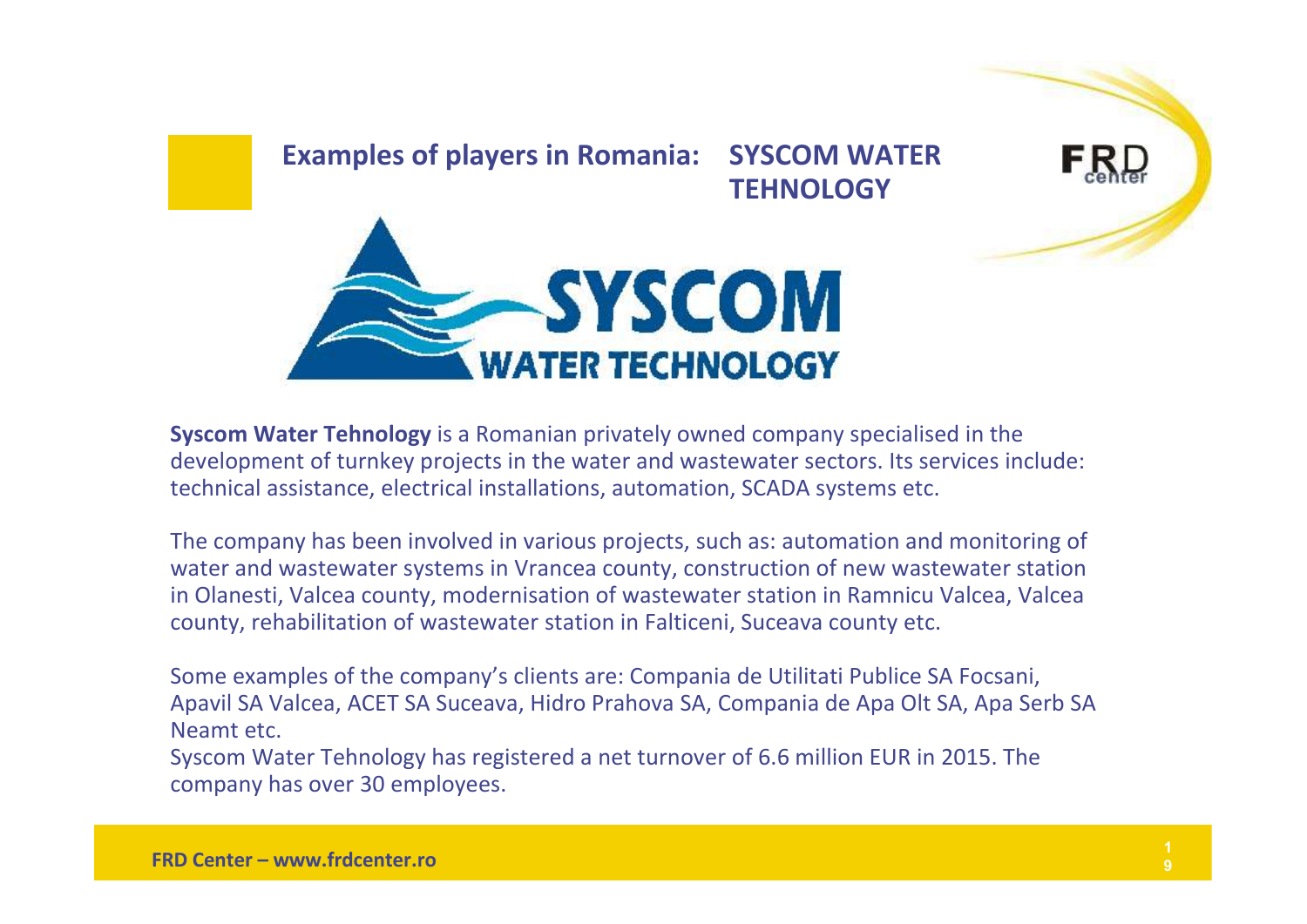#### **Examples of players involved in water and wastewater projects in Romania: ROHRTECHNIK RTI**



**Rohrtechnik RTi Romania**, part of RTi Group Austria, is specialised in providing solutions for the rehabilitation of the water and wastewater pipes.

 $F_{c}R_{c}D$ 

Since its establishment in 2002, RohrtechnikRTi Romania has been part of complex projects totalling over 35 km of wastewater pipes, 24 km of water pipes, 8 km of oil pipes, 180 km of pipes cleaned and video inspected etc.

Rohrtechnik RTi Romania has recorded in 2015 a net turnover of 2.5 million EUR. It has almost 40 employees.

Trenchless pipe rehabilitation boasts a number of unique benefits, such as Preservation of surface and underground infrastructure; Minimal traffic disruption;Low noise and dust pollution for neighbourhood residents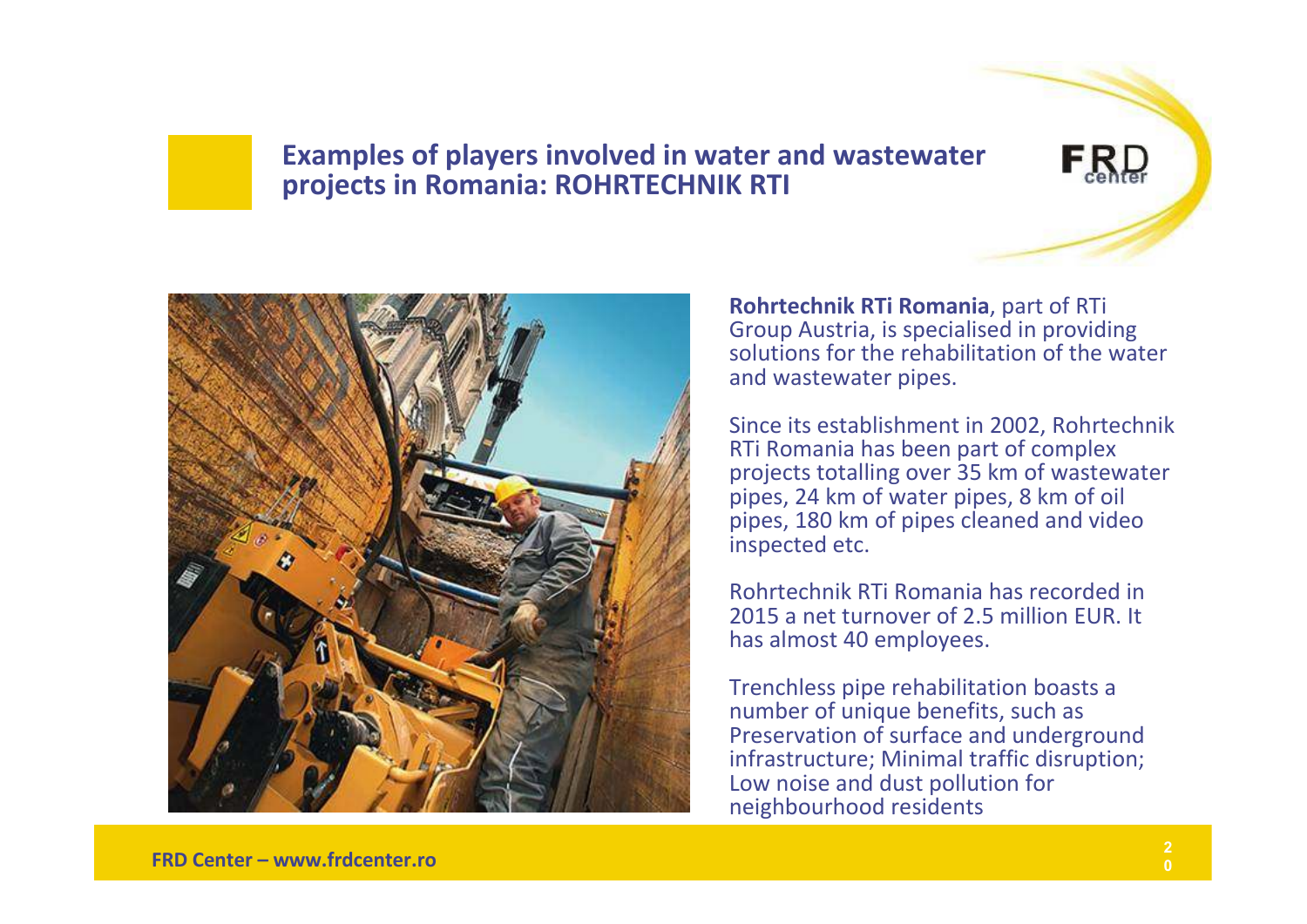#### **Examples of players involved in water and wastewater projects in Romania: C&V WATER CONTROL**

**C&V Water Control** focuses on the development, selling technologies and equipment for drinking water treatment and wastewater applications in residential, commercial, industrial and municipal applications.

Their activities include both imported equipment and parts required for the production of stations and also production of components and subassemblies which are necessary for their set up.

Acting as general contractor in the field of water treatment the team at C&V Water Control provide consulting, design, installation and installation for the entire range of products sold and services to meet customer consulting, solution development and maintenance and repairs.

In 2015 they registered a turnover of EUR4.5m

Among their long list of clients are both private companies and public authorities, as well as NGOs, health organisations etc.



 $F_{coher}$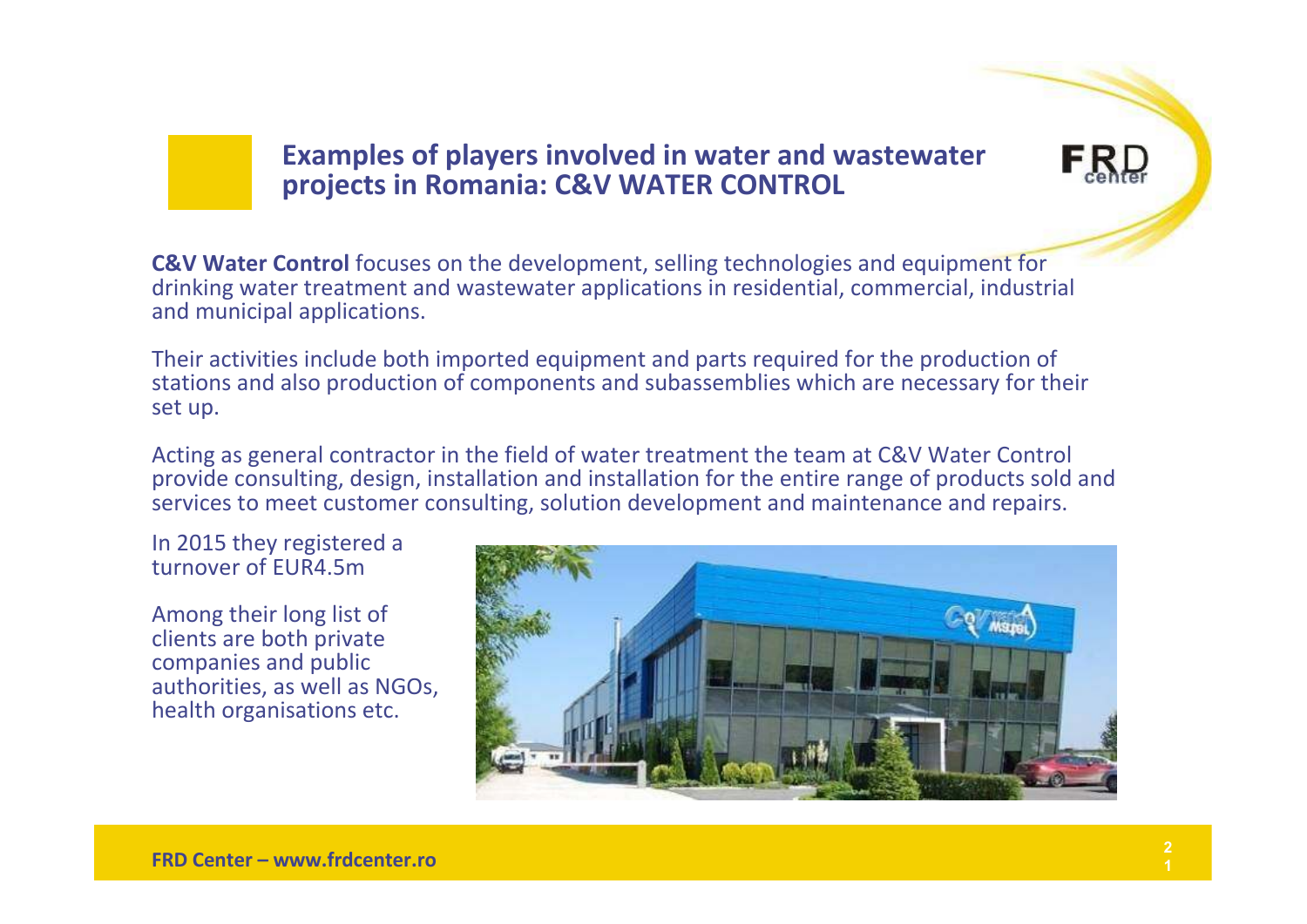#### **International collaboration in the Water and Wastewater Management - examples**

In a Trade Mission organised by the Israelian Embassy in Bucharest, 12 of Romania's largest water utilities recently visited **Israel**, as the cooperation between the two countries deepens and Israeli water companies conduct successful pilot projects in Romania. Romanian water utility companies have learnt about the Israeli technologies and expressed interest to integrate them into Romanian water systems, also to participate in the Watecevent in September 2017. Outside Africa, Romania is perhaps the highest potential market for Israeli water technology companies.

Since 2011, **Dutch Water Authorities** and **Waterbedrijf Groningen** have been collaborating with Apa Canal S.A. Galati, a drinking water and wastewater company in eastern Romania.In this Water Operator Partnership, Dutch experts are supporting their Romanian counterparts in a range of areas. These include improving customer relations, optimising wastewater treatment, monitoring water quality, asset management, managing and maintaining installations, conducting a sludge strategy study and retraining the company's employees. The partnership has also realised the acquisition of a new sewage treatment plant.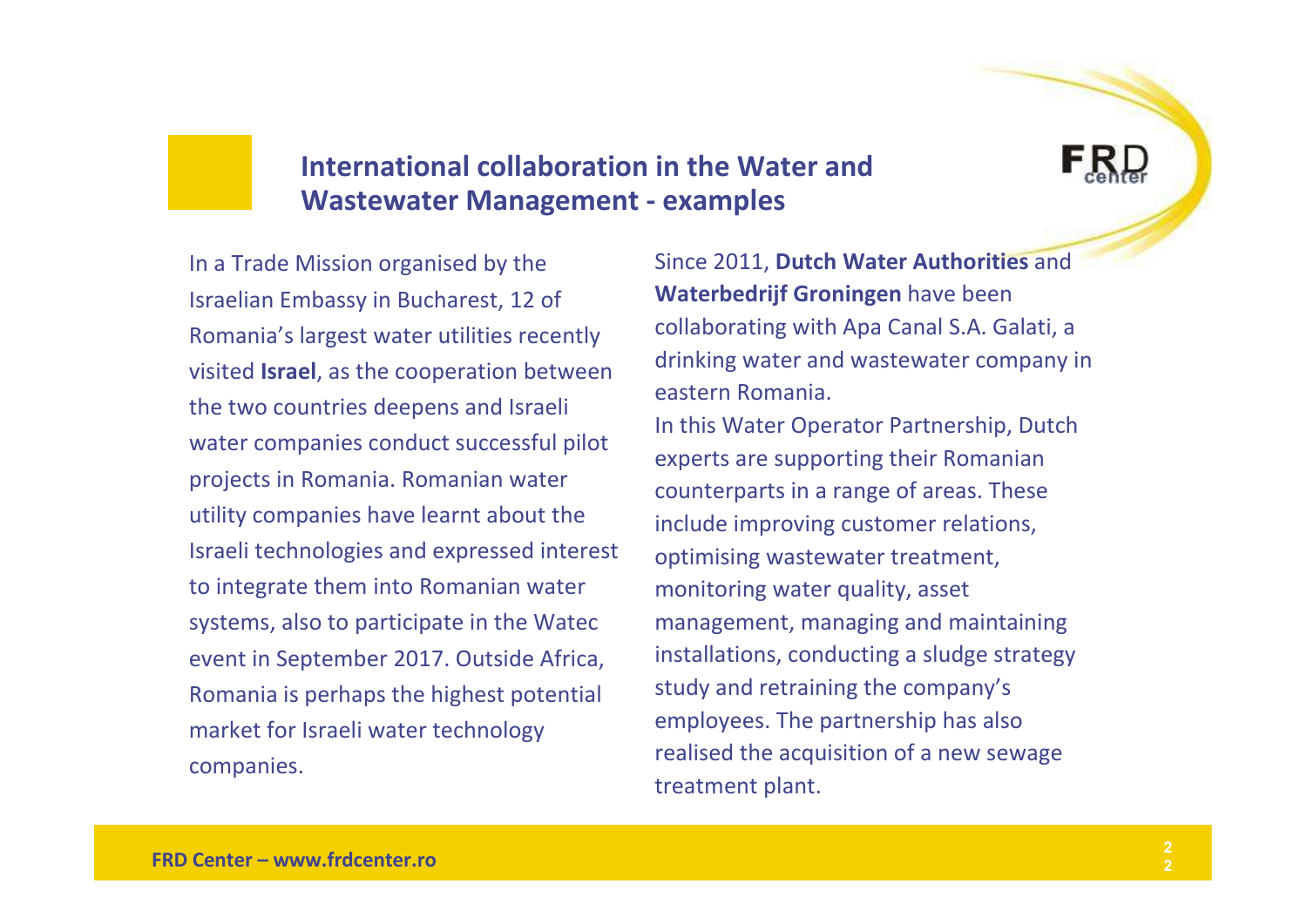

Project name: Support for the preparation of the funding request and the tender documents related to the water and wastewater infrastructure development project in the Maramurescounty in the period 2014 - <sup>2020</sup>Beneficiary: **Vital SA Baia Mare** Deadline for offer submission: 14.03.2017 Tender base budget: EUR 15.1m





Project name: Rehabilitation of water supply, expansion of drinking water and sanitation networks, pumping stationsBeneficiary: **Compania Aquaserv SA**Tender base budget: EUR 4.7m

**FRD**